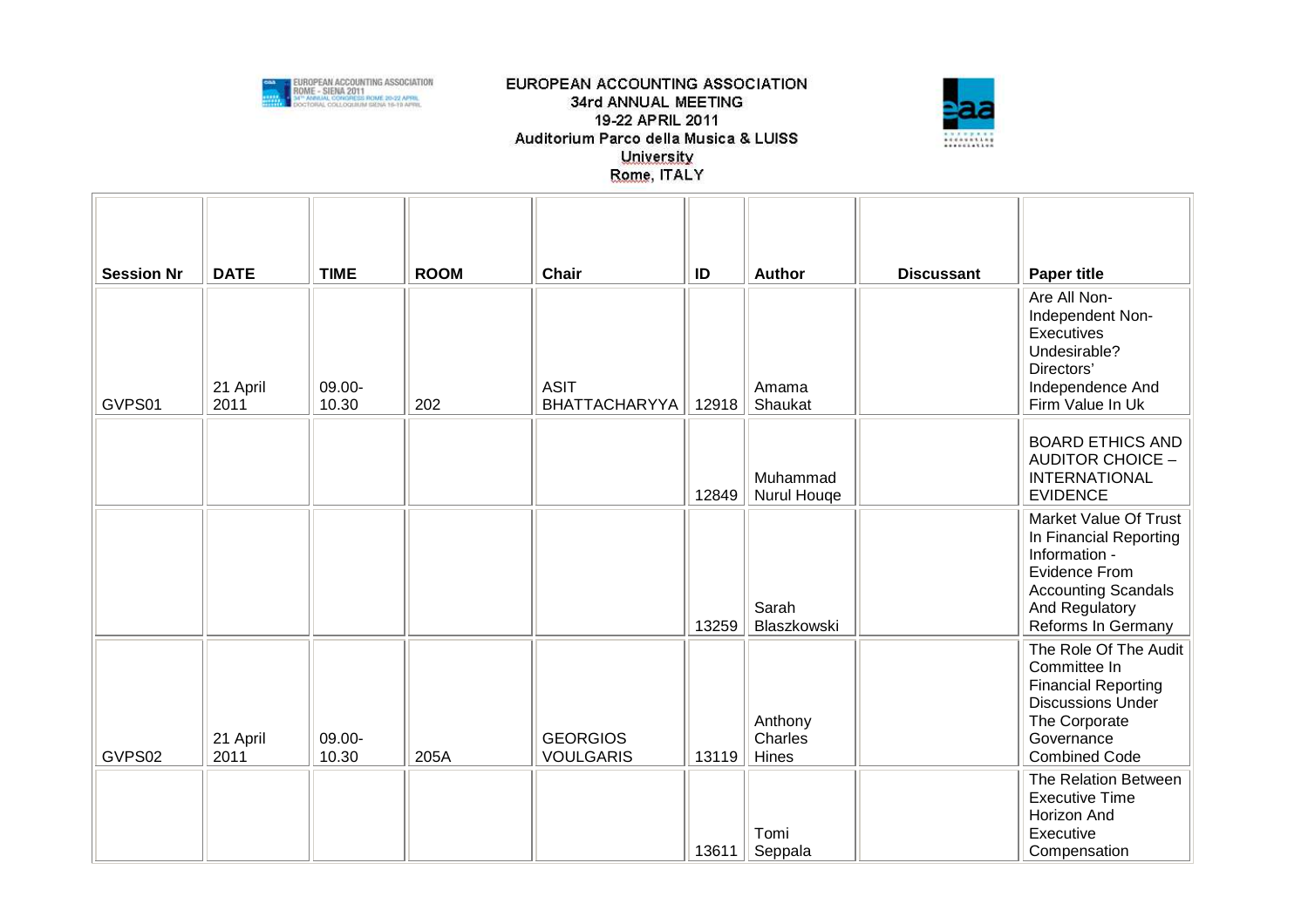



| <b>Session Nr</b> | <b>DATE</b>      | <b>TIME</b>     | <b>ROOM</b> | <b>Chair</b>        | ID    | <b>Author</b>       | <b>Discussant</b> | <b>Paper title</b>                                                                                                                                                               |
|-------------------|------------------|-----------------|-------------|---------------------|-------|---------------------|-------------------|----------------------------------------------------------------------------------------------------------------------------------------------------------------------------------|
|                   |                  |                 |             |                     | 11791 | Roland<br>Spekle    |                   | The Adoption And<br>Design Of Enterprise<br>Risk Management<br>Practices: An<br><b>Empirical Study</b>                                                                           |
| GVPS03            | 21 April<br>2011 | 11.00-<br>12.30 | 202         | <b>MUHAMMAD ALI</b> | 13645 | Keith Hoskin        |                   | Rethinking<br>Accounting's Modern<br>Power                                                                                                                                       |
|                   |                  |                 |             |                     | 13161 | <b>Bino Catasus</b> |                   | Behind Open Doors:<br><b>Auditors And Face-</b><br>Work At The Annual<br><b>General Meeting</b>                                                                                  |
|                   |                  |                 |             |                     | 12237 | Eva<br>Heidhues     |                   | German And Italian<br>Accountants'<br><b>Materiality Judgments</b>                                                                                                               |
| GVPS04            | 21 April<br>2011 | 11.00-<br>12.30 | 205A        | DUC HUNG TRAN       | 13101 | Anne D'Arcy         |                   | <b>How External Auditors</b><br>Assess The Internal<br><b>Audit Function's</b><br>Independence And<br>Internal Auditors'<br>Objectivity: An<br><b>Exploratory Field</b><br>Study |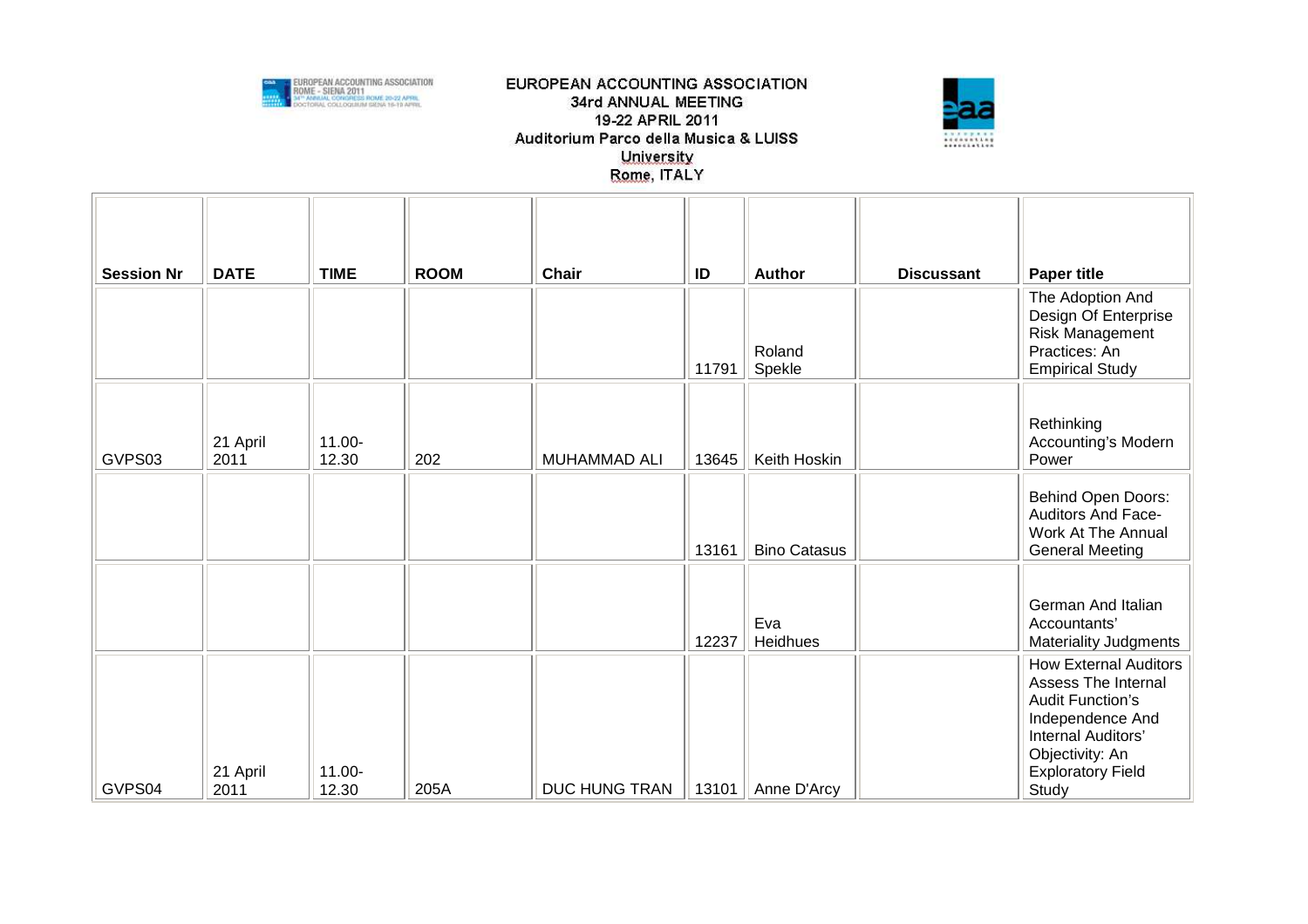



| <b>Session Nr</b> | <b>DATE</b>      | <b>TIME</b>     | <b>ROOM</b> | <b>Chair</b>                       | ID    | <b>Author</b>         | <b>Discussant</b> | <b>Paper title</b>                                                                                   |
|-------------------|------------------|-----------------|-------------|------------------------------------|-------|-----------------------|-------------------|------------------------------------------------------------------------------------------------------|
|                   |                  |                 |             |                                    |       |                       |                   | Governance Structure<br><b>Choices For Shared</b>                                                    |
|                   |                  |                 |             |                                    |       | Reinald               |                   | <b>Service Transactions:</b><br>A Transaction Cost                                                   |
|                   |                  |                 |             |                                    | 12990 | Minnaar               |                   | Economics Approach                                                                                   |
|                   |                  |                 |             |                                    | 12587 | Mahbub<br>Zaman       |                   | Informal Interaction<br>Between Audit<br><b>Committees And</b><br><b>Internal Audit</b><br>Functions |
| GVPS05            | 21 April<br>2011 | 14.00-<br>15.30 | 202         | ED VOSSELMAN                       | 11922 | Jochen Bigus          |                   | <b>Board Compensation</b><br>And Fair-Value<br><b>Accounting With</b><br><b>Commercial Banks</b>     |
|                   |                  |                 |             |                                    | 13470 | Asma<br>Bouchekoua    |                   | Monolithic Versus<br>Differential Impacts Of<br>Sox Regulation On<br>Market                          |
|                   |                  |                 |             |                                    | 13031 | Georgios<br>Voulgaris |                   | Ifrs And The Use Of<br><b>Accounting Based</b><br>Performance<br><b>Measures</b>                     |
| GVPS06            | 21 April<br>2011 | 14.00-<br>15.30 | 205A        | <b>SANDER VAN</b><br><b>TRIEST</b> | 12708 | Thanh<br>Jochen Bui   |                   | Accounting<br>Development In<br>Vietnam: The State<br>And Accounting<br>Regulation                   |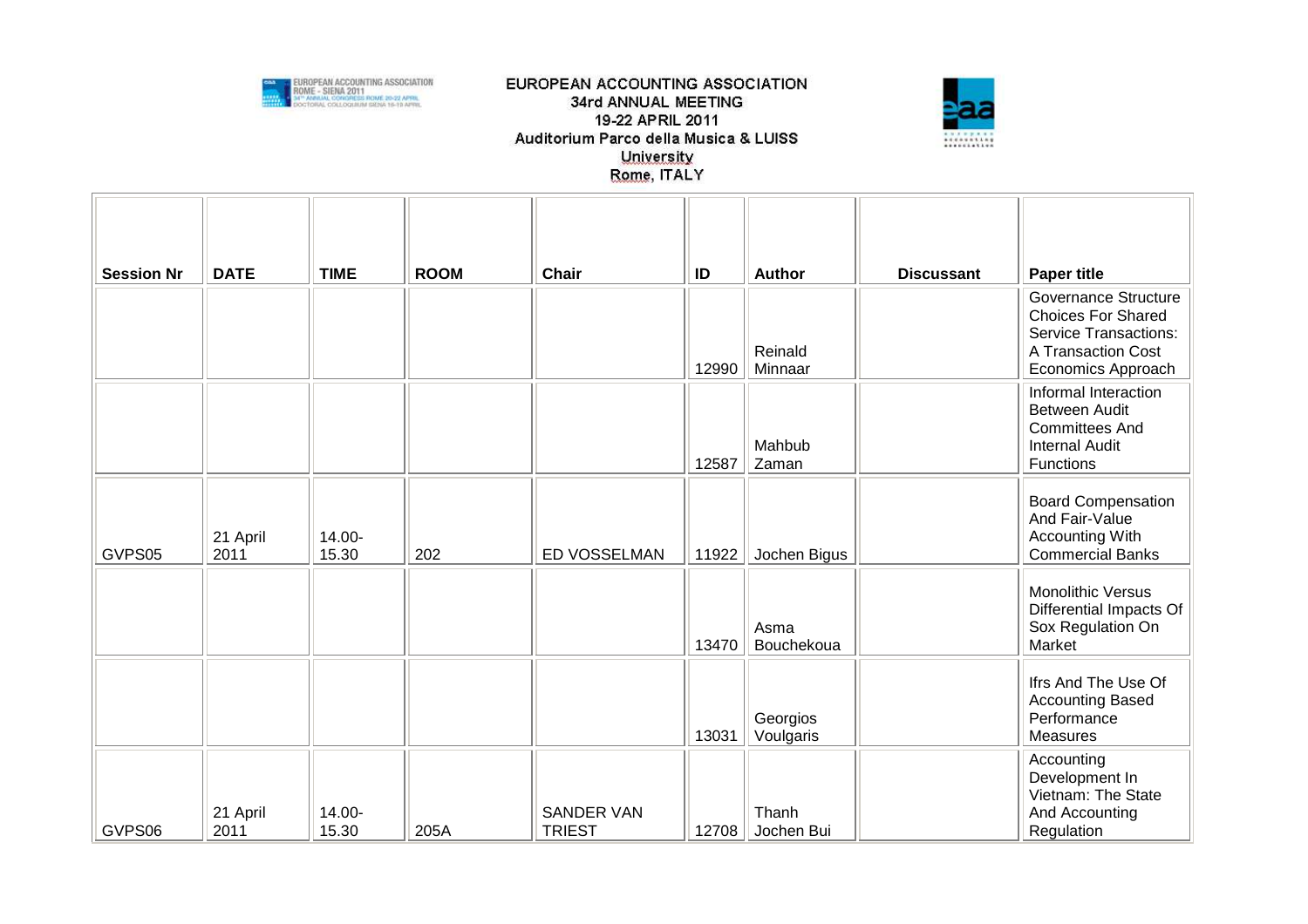



| <b>Session Nr</b> | <b>DATE</b>      | <b>TIME</b>     | <b>ROOM</b> | <b>Chair</b>          | ID    | <b>Author</b>          | <b>Discussant</b> | <b>Paper title</b>                                                                                                                                |
|-------------------|------------------|-----------------|-------------|-----------------------|-------|------------------------|-------------------|---------------------------------------------------------------------------------------------------------------------------------------------------|
|                   |                  |                 |             |                       | 11861 | Ciaran<br>O'Hogartaigh |                   | Accounting For The<br>Irish Poor: Social And<br><b>Financial Controls</b><br>During The Immediate<br>Pre-Famine Period,<br>1838-1845              |
|                   |                  |                 |             |                       | 12506 | Stefania<br>Servalli   |                   | The Interface Of<br>Power And Charity:<br>The Case Of Mia In<br>Italy In The 16th -<br>17th Centuries                                             |
| GVPS07            | 21 April<br>2011 | 16.00-<br>17.30 | 202         | <b>KEITHA DUNSTAN</b> | 12956 | Waymond<br>Rodgers     |                   | An Integrative Model<br>Of Asset<br>Misappropriation                                                                                              |
|                   |                  |                 |             |                       | 12347 | Lorne<br>Cummings      |                   | A Neofunctionalist<br>Perspective On<br>International<br>Accounting<br>Convergence:                                                               |
|                   |                  |                 |             |                       | 13484 | Carlos<br>Ramirez      |                   | The Profession<br>Vanishes: Repertoires<br>Of Collective Action<br>And The<br>Representation Of<br><b>French Comptables</b><br>Agréés (1942-2000) |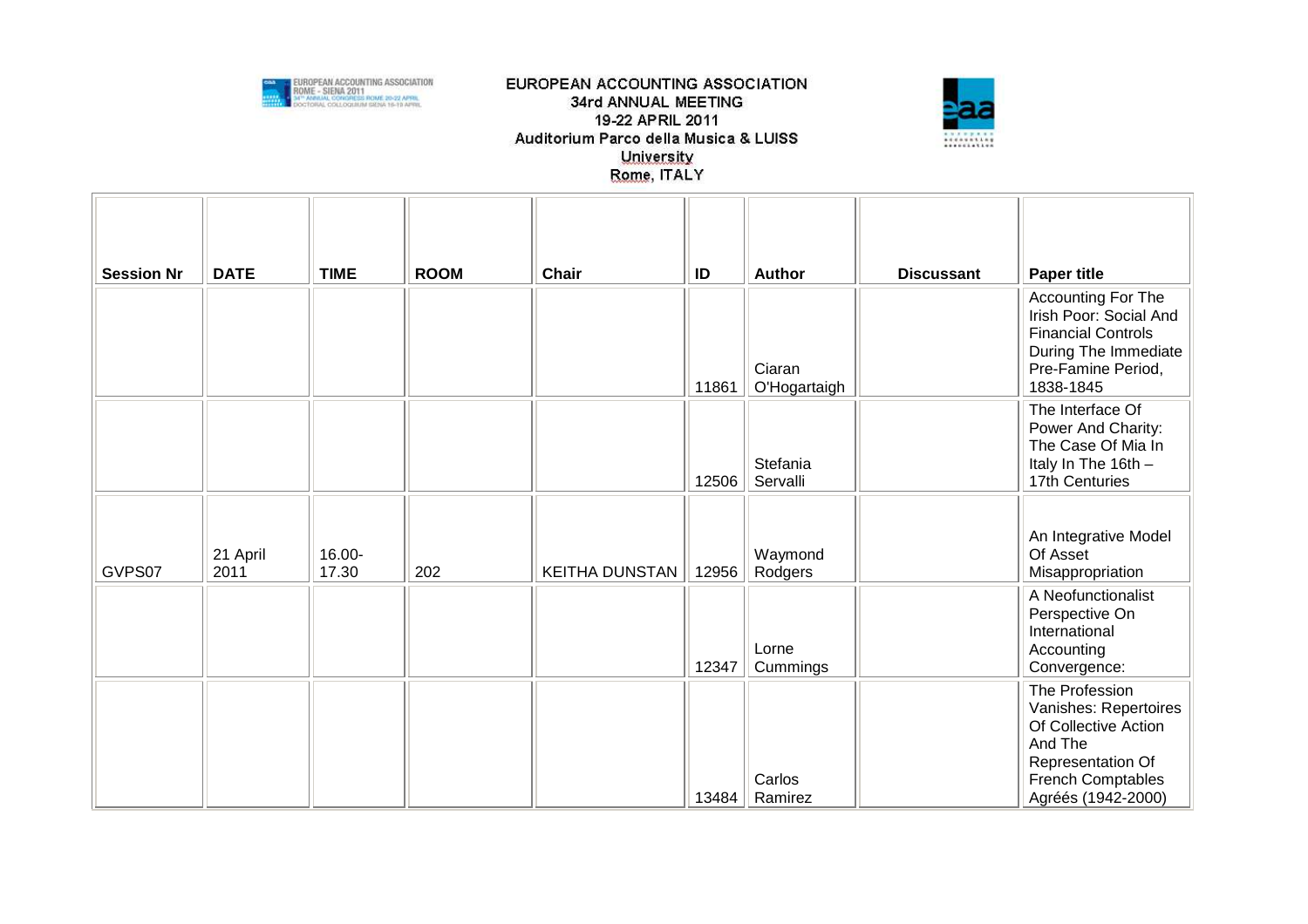



| <b>Session Nr</b><br>GVPS08 | <b>DATE</b><br>21 April<br>2011 | <b>TIME</b><br>16.00-<br>17.30 | <b>ROOM</b><br>205A | <b>Chair</b><br><b>CHRIS PATEL</b>   | ID<br>12097 | <b>Author</b><br>Christian<br>Offenhammer | <b>Discussant</b> | <b>Paper title</b><br><b>Behavioral Accounting</b><br>And Corporate<br>Governance:<br>Compensation<br>Regimes With The<br>Example Of Ubs<br>Switzerland |
|-----------------------------|---------------------------------|--------------------------------|---------------------|--------------------------------------|-------------|-------------------------------------------|-------------------|---------------------------------------------------------------------------------------------------------------------------------------------------------|
|                             |                                 |                                |                     |                                      | 13296       | Joseph<br>Piotroski                       |                   | Do Us Market<br><b>Interactions Affect</b><br>Ceo Pay? Evidence<br>From Uk Companies                                                                    |
|                             |                                 |                                |                     |                                      | 11820       | Alexis H.<br>Kunz                         |                   | Say On Pay Design<br>And Its Repercussion<br>On Ceo Investment<br>Incentives,<br>Compensation, And<br>Firm Profit                                       |
| GVPS09                      | 22 April<br>2011                | 09.00-<br>10.30                | 202                 | <b>PIER LUIGI</b><br><b>MARCHINI</b> | 11928       | Yvonne<br>Joyce                           |                   | Insolvency<br>practitioners,<br>knowledge mandates<br>and the role of private<br>agents in the<br>deployment of State<br>policy                         |
|                             |                                 |                                |                     |                                      | 11128       | Hanne<br>Norreklit                        |                   | From A Socratic To<br>An Autocratic<br>Discourse:translating<br>A European Text For<br>An American<br>Audience                                          |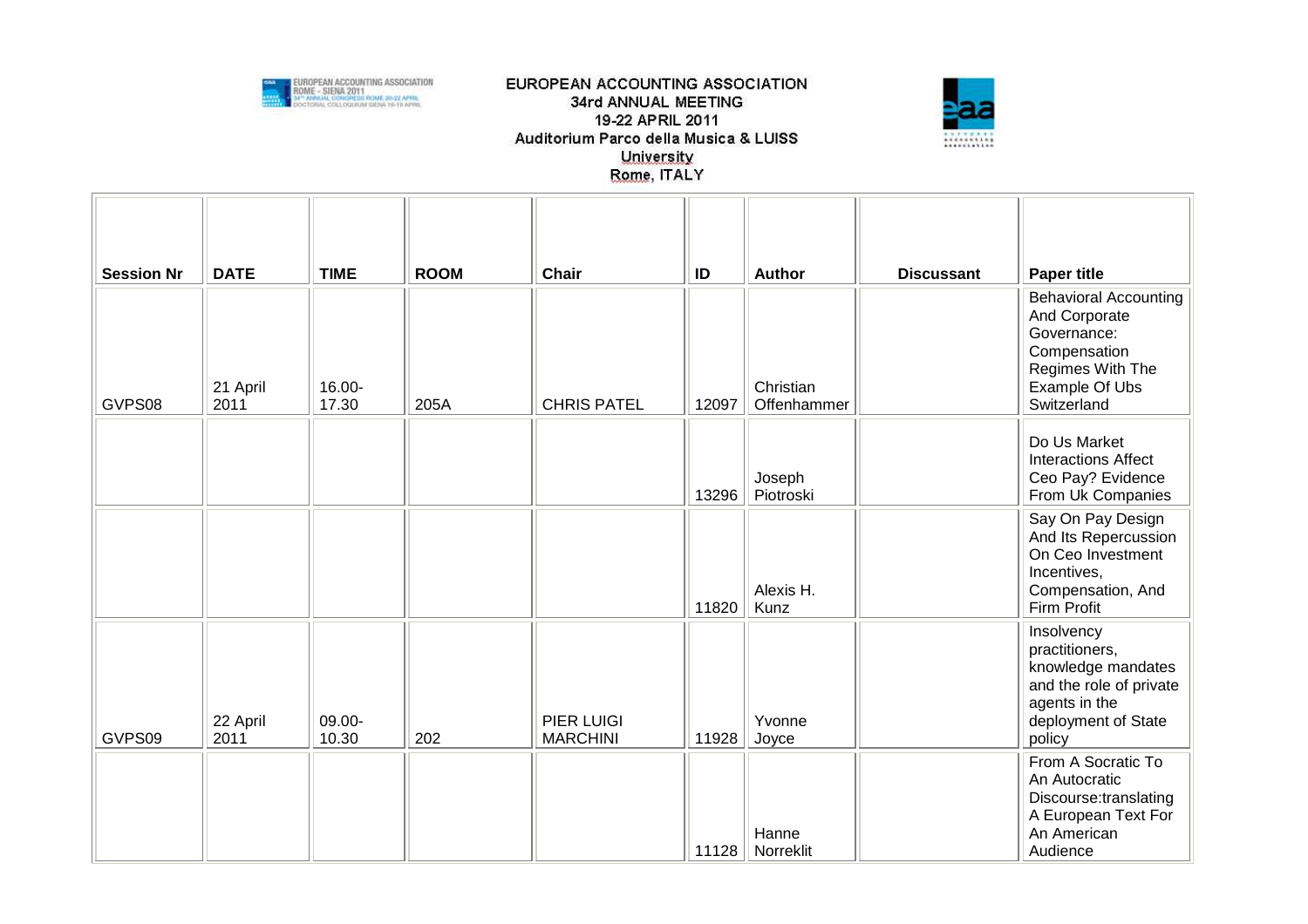



| <b>Session Nr</b> | <b>DATE</b>      | <b>TIME</b>     | <b>ROOM</b> | <b>Chair</b>      | ID    | Author             | <b>Discussant</b> | <b>Paper title</b>                                                                                                                  |
|-------------------|------------------|-----------------|-------------|-------------------|-------|--------------------|-------------------|-------------------------------------------------------------------------------------------------------------------------------------|
|                   |                  |                 |             |                   | 13249 | David Power        |                   | <b>Shareholder Primacy</b><br>In Corporate Law: An<br><b>Exploration Of The</b><br>Rationale And<br><b>Evidence From The</b><br>Uk  |
| GVPS10            | 22 April<br>2011 | 11.00-<br>12.30 | 202         | <b>ANNE WYATT</b> | 13105 | Ed<br>Vosselman    |                   | Control, Relational<br>Signalling And Trust<br>Building In An Inter-<br>Firm Relationship:<br><b>Field Study</b><br>Reflections     |
|                   |                  |                 |             |                   | 13077 | Karen Lai          |                   | <b>Gender Diversity And</b><br><b>Properties Of Analyst</b><br>Earnings Forecasts                                                   |
|                   |                  |                 |             |                   | 13377 | Khurram<br>Shahzad |                   | The Effect Of Market<br>Abuse Directive On<br>The Investors'<br><b>Information Level And</b><br>The Quality Of<br>Analysts' Reports |
| GVPS11            | 22 April<br>2011 | 14.00-<br>15.30 | 202         | ALEXIS H. KUNZ    | 11784 | Martin<br>Bugeja   |                   | <b>Public Versus Private</b><br><b>Takeovers Of Stock</b><br><b>Exchange Listed</b><br>Targets                                      |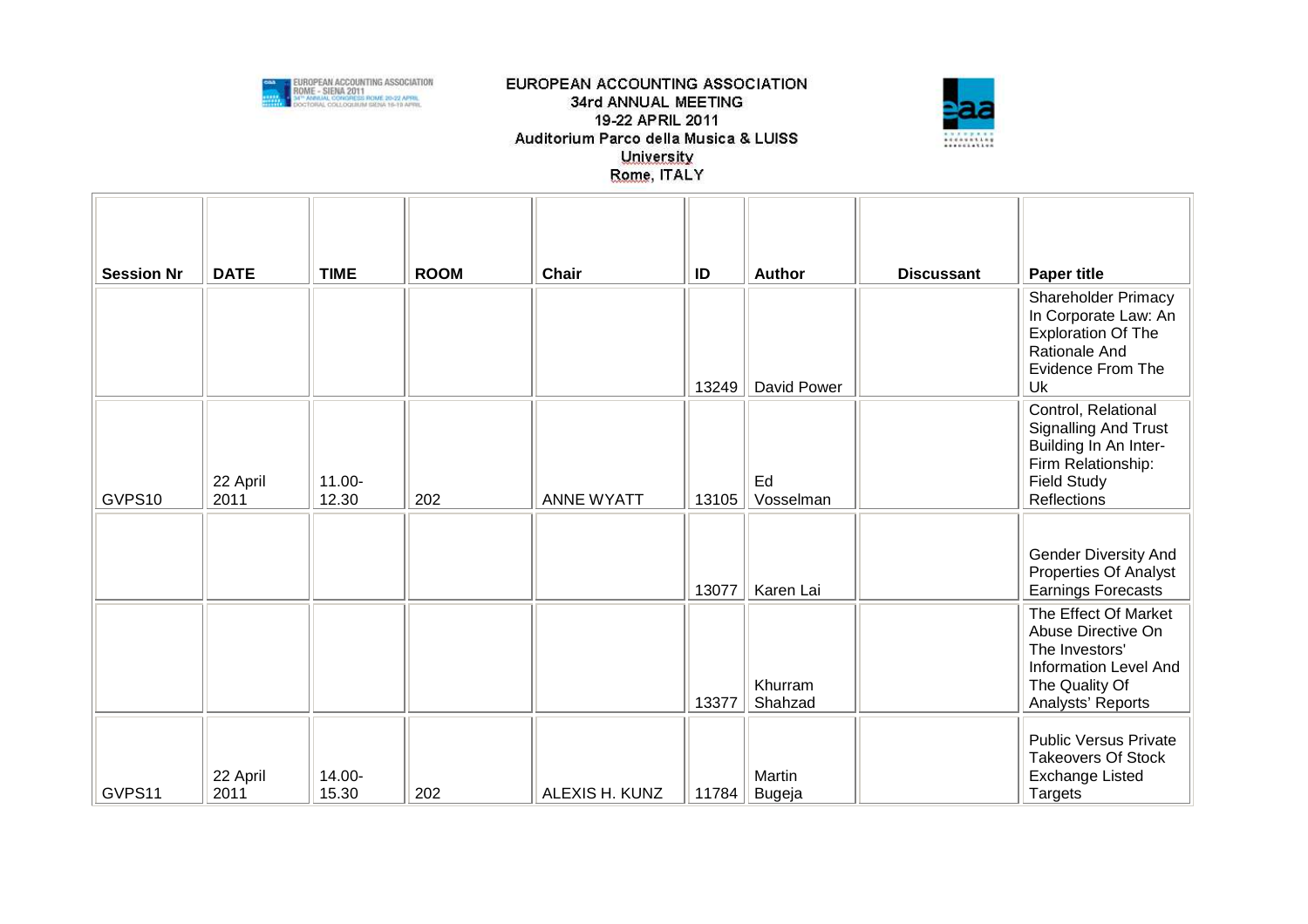



| <b>Session Nr</b> | <b>DATE</b>      | <b>TIME</b>     | <b>ROOM</b> | <b>Chair</b>               | ID    | <b>Author</b>          | <b>Discussant</b> | <b>Paper title</b>                                                                                                                                          |
|-------------------|------------------|-----------------|-------------|----------------------------|-------|------------------------|-------------------|-------------------------------------------------------------------------------------------------------------------------------------------------------------|
|                   |                  |                 |             |                            | 13550 | Antonio<br>Marra       |                   | Is Corporate Board<br>More Effective Under<br>Ifrs Or "it's Just An<br>Illusion"?                                                                           |
|                   |                  |                 |             |                            | 12746 | Kyoko<br>Nagata        |                   | Ownership Structure,<br>Earnings<br>Management And<br>Underpricing:evidence<br>From Japan                                                                   |
| GVPS12            | 22 April<br>2011 | 16.00-<br>17.30 | 202         | SVEN-OLOF<br><b>COLLIN</b> | 12267 | Raul Barroso<br>Casado |                   | Private Equity As A<br>Governance<br>Mechanism In A<br>Context Of<br>Concentrated<br>Ownership                                                              |
|                   |                  |                 |             |                            | 12724 | Lingmei<br>Cong        |                   | Foreign Primary<br><b>Listings And</b><br>Corporate<br>Governance Bonding<br>- Empirical Evidence<br>From Prc Firms Listed<br>In Hong Kong And<br>Singapore |
|                   |                  |                 |             |                            | 11224 | Irene M.<br>Gordon     |                   | Corporate<br>Governance In<br>Canadian Venture<br>Exchange<br>Companies: A Study<br>Of Publicly Traded<br><b>Small Businesses</b>                           |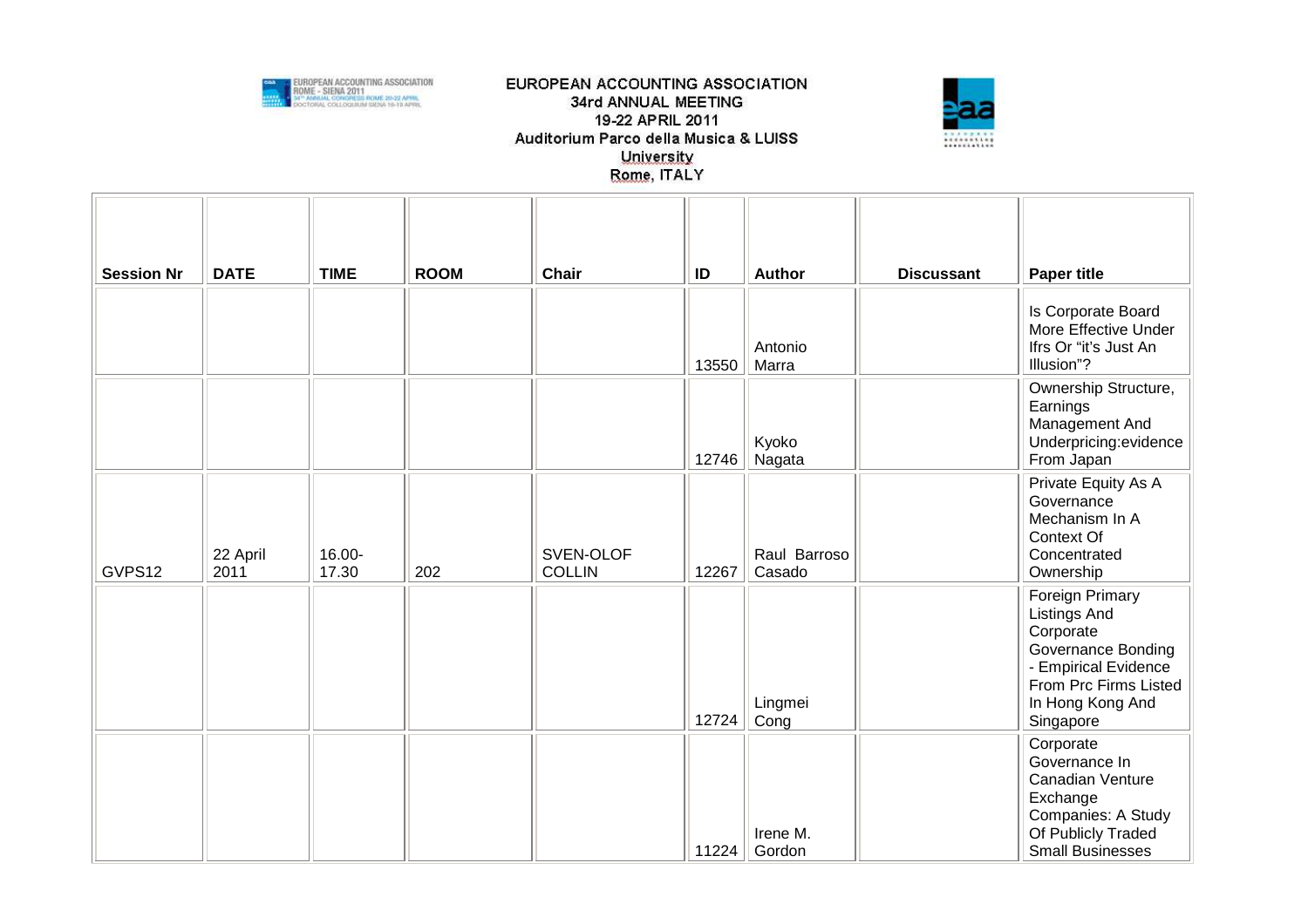



| <b>Session Nr</b> | <b>DATE</b>      | <b>TIME</b>     | <b>ROOM</b> | <b>Chair</b>         | ID    | Author                 | <b>Discussant</b> | <b>Paper title</b>                                                                                                                                                                            |
|-------------------|------------------|-----------------|-------------|----------------------|-------|------------------------|-------------------|-----------------------------------------------------------------------------------------------------------------------------------------------------------------------------------------------|
| GVPS13            | 22 April<br>2011 | 16.00-<br>17.30 | 205A        | OH TAE-KYUM          | 12678 | Dhananjay<br>Nanda     |                   | Ceo Tenure And The<br>Performance-<br><b>Turnover Relation</b>                                                                                                                                |
|                   |                  |                 |             |                      | 12826 | Tze-Minn<br>Mandy Tham |                   | <b>How Major Customers</b><br>Affect Supplier Loan<br><b>Yields And Covenants</b>                                                                                                             |
|                   |                  |                 |             |                      | 13778 | Anne Wyatt             |                   | <b>Abnormal Operating</b><br><b>Activities And</b><br>Analysts' Following                                                                                                                     |
| GVPSD01           | 21 April<br>2011 | 11.00-<br>12.30 | 204         | <b>BERND HUEFNER</b> | 11688 | Domenico<br>Campa      | Raul Barroso      | The Impact Of<br>Corporate<br>Governance And The<br>Adoption Of Ifrs On<br>Earnings Quality In<br><b>Different Legal</b><br>Jurisdictions: A<br><b>Comparison Between</b><br>Italy And The Uk |
|                   |                  |                 |             |                      | 11706 | Xin Wang               | T.W. Cheng Louis  | Does Increased Board<br>Independence<br>Reduce Earnings<br>Management?<br>Evidence From<br><b>Recent Regulatory</b><br>Reforms                                                                |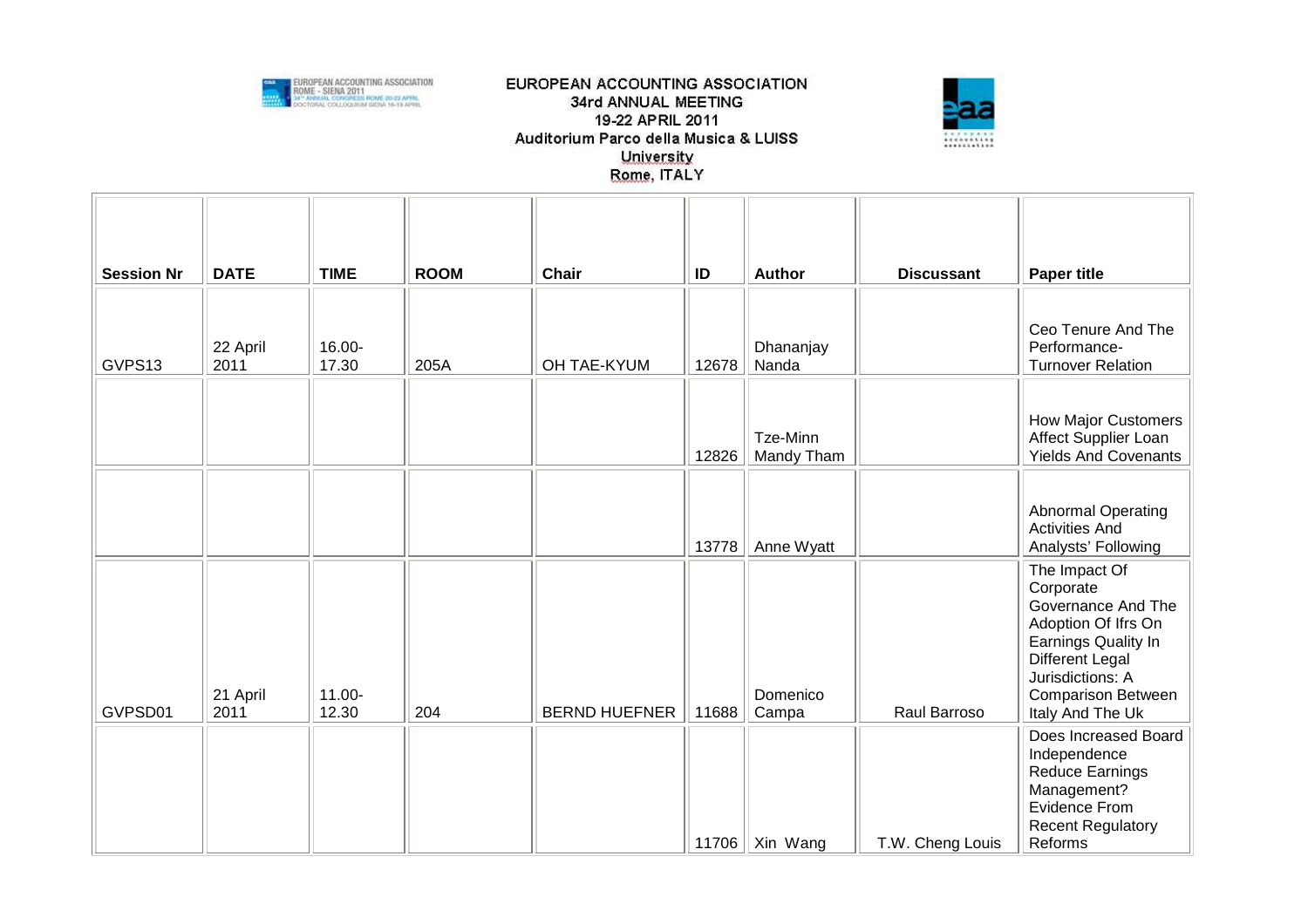



| <b>Session Nr</b> | <b>DATE</b>      | <b>TIME</b>     | <b>ROOM</b>        | <b>Chair</b>              | ID    | <b>Author</b>      | <b>Discussant</b>   | <b>Paper title</b>                                                                                                             |
|-------------------|------------------|-----------------|--------------------|---------------------------|-------|--------------------|---------------------|--------------------------------------------------------------------------------------------------------------------------------|
| GVPSD02           | 21 April<br>2011 | 14.00-<br>15.30 | 203                | <b>SEPPO IKAHEIMO</b>     | 11796 | Luzi Hail          | Scott Liao          | <b>Equity Cross-Listings</b><br>In The U.S. And The<br>Price Of Debt                                                           |
|                   |                  |                 |                    |                           | 13626 | Yun Lou            | Joseph Weintrop     | Relationship Banking,<br>Debt Covenants And<br>Accounting And<br>Governance Risk                                               |
| GVPSD03           | 22 April<br>2011 | 09.00-<br>10.30 | <b>POLIVALENTE</b> | DHANANJAY<br><b>NANDA</b> | 13613 | Bernd<br>Huefner   | April Klein         | How To Measure<br>Corporate<br>Governance In<br><b>Empirical Accounting</b><br>Research - A<br>Methodological<br>Investigation |
|                   |                  |                 |                    |                           | 13238 | Kevin<br>Mcmeeking | <b>Yves Gendron</b> | From Four To Zero?<br>The Role Of<br>Symbolicviolence In<br>The Accounting<br>Profession                                       |
| GVPSD04           | 22 April<br>2011 | 11.00-<br>12.30 | <b>POLIVALENTE</b> | <b>ANTONIO MARRA</b>      | 13662 | Lisa Goh           | <b>JEFF DOWNING</b> | <b>Executive Pensions</b><br><b>And Excess</b><br>Compensation                                                                 |